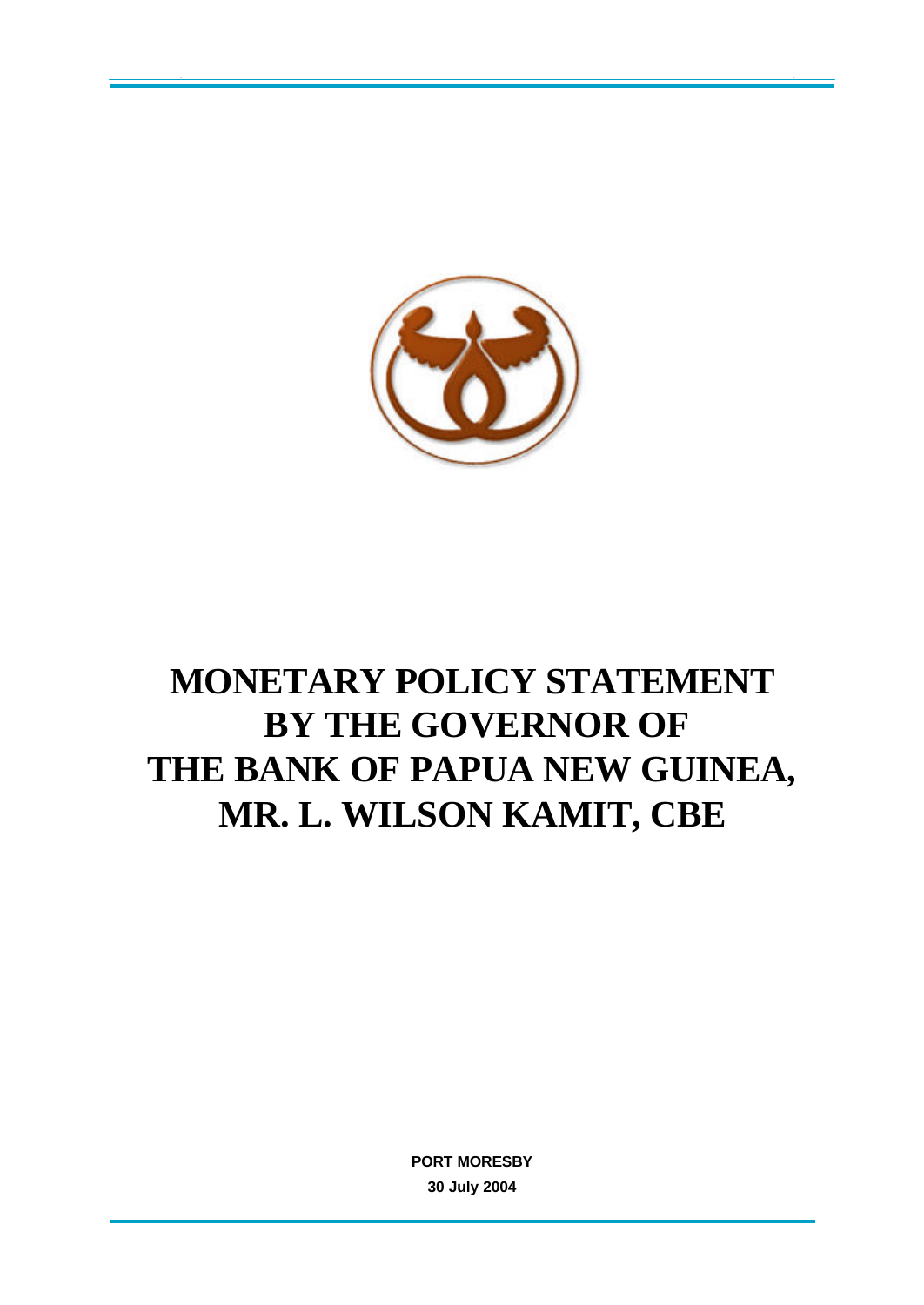### **OBJECTIVES OF THE CENTRAL BANK**

"For the advantage of the people of Papua New Guinea, the objectives of the Central Bank are:

- (a) to formulate and implement monetary policy with a view to achieving and maintaining price stability; and
- (b) to formulate financial regulation and prudential standards to ensure stability of the financial system in Papua New Guinea; and
- (c) to promote an efficient national and international payments system; and
- (d) subject to the above, to promote macro-economic stability and economic growth in Papua New Guinea."

#### **Central Banking Act (CBA) 2000, Section 7**

## **POLICY STATEMENTS**

"The Governor<sup>1</sup> shall, within one month of the coming into operation of this Act, and every six months thereafter, issue a policy statement setting out the monetary policy of the Central Bank to achieve and maintain price stability for the following six months."

**CBA 2000, Section 11, Sub-section 1**

#### **OBJECTIVE OF MONETARY POLICY**

In pursuing monetary policy in Papua New Guinea, the Bank of Papua New Guinea targets price stability. Maintaining price stability in a small open economy like Papua New Guinea requires amongst other things, relative stability in the exchange rate which can:

- Improve confidence in the local currency and management of the economy;
- Provide certainty for private sector businesses to plan for long-term investment and development;
- Minimise volatility and price distortions;
- Provide the Government a foundation for stable revenue flows; and
- Potentially lead to a stable macroeconomic environment.

1 The Board of the Central Bank is responsible for determining the policies of the Bank other than Monetary Policy.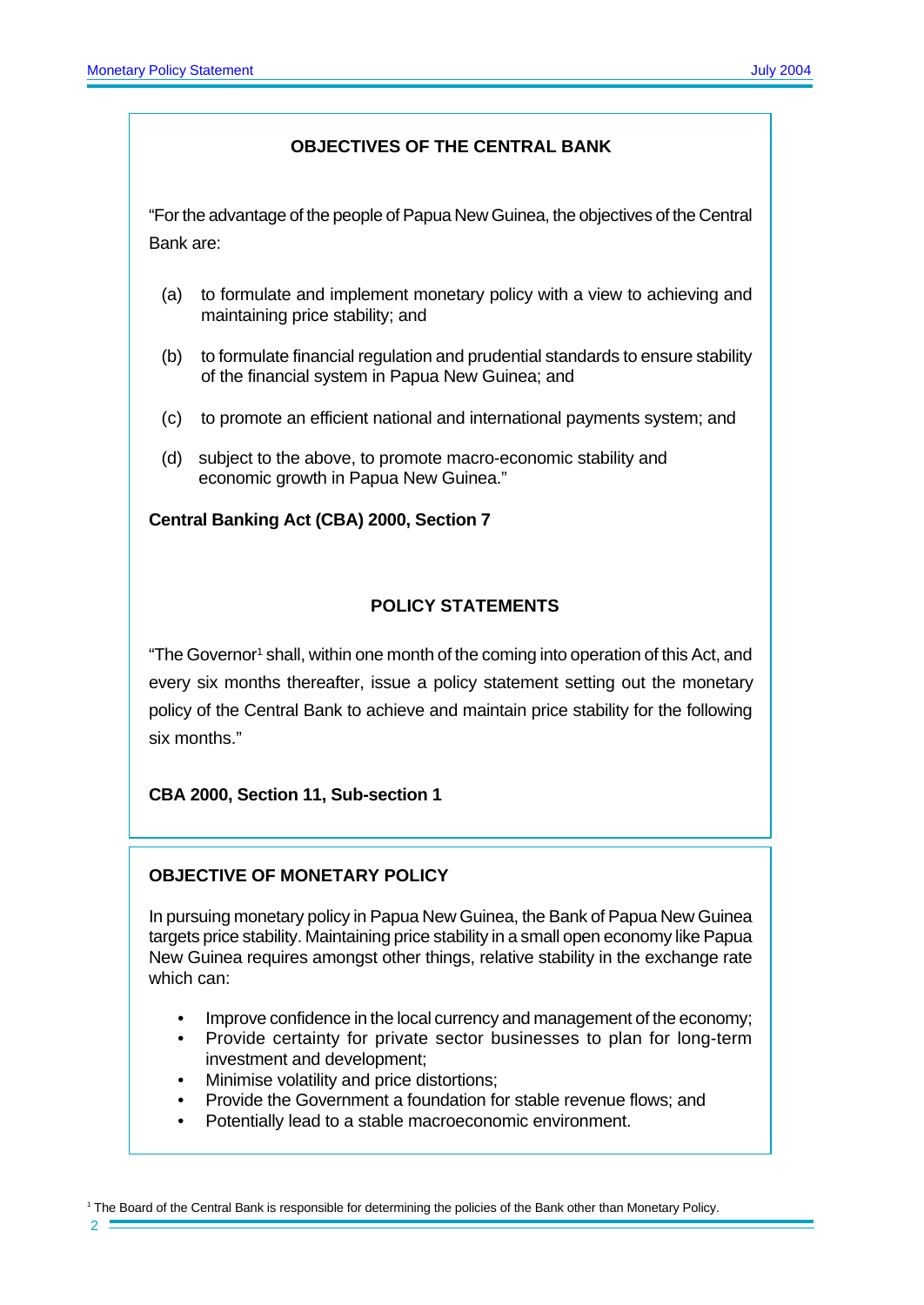## **EXECUTIVE SUMMARY**

The consolidation of favourable economic performance in the first half of 2004 provided a foundation for further easing of monetary policy by the Central Bank. The major economic indicators that support the above include:

- A stable kina exchange rate;
- A decline in annual headline inflation rate to 2.9 percent in March 2004, consistent with the trend expected by the Bank in January 2004;
- A build up of international reserves to an unprecedented level of US\$550.2 (K1,771.9) million at end June 2004;
- A declining trend in interest rates; and
- A sound fiscal management by the Government.

The outcomes to June 2004 are consistent with the Bank's projections for 2004 made in the January 2004 Monetary Policy Statement (MPS). The potential for a turnaround in growth in credit to the private sector to generate economic activity and investment should be encouraged, given the high level of liquidity and declining interest rates.

The Central Bank expects the stability in macroeconomic conditions to continue in the second half of 2004. This should provide an environment conducive for increased private sector activity and enable the achievement of the projected real gross domestic product (GDP) growth of 2.8 percent in 2004. Based on these expectations, the Central Bank has revised its projections for 2004 as follows:

| Annual headline inflation rate | 7.4 percent  |
|--------------------------------|--------------|
| Private sector credit growth   | 6.7 percent  |
| Net credit to Government       | -6.1 percent |
| Net foreign assets             | 6.7 percent  |

The major risk of achieving the above targets remain the fiscal slippages by the Government, and the threat to stability in the exchange rate arising from the high level of liquidity and adverse terms of trade resulting from unfavourable international commodity prices and supply shocks.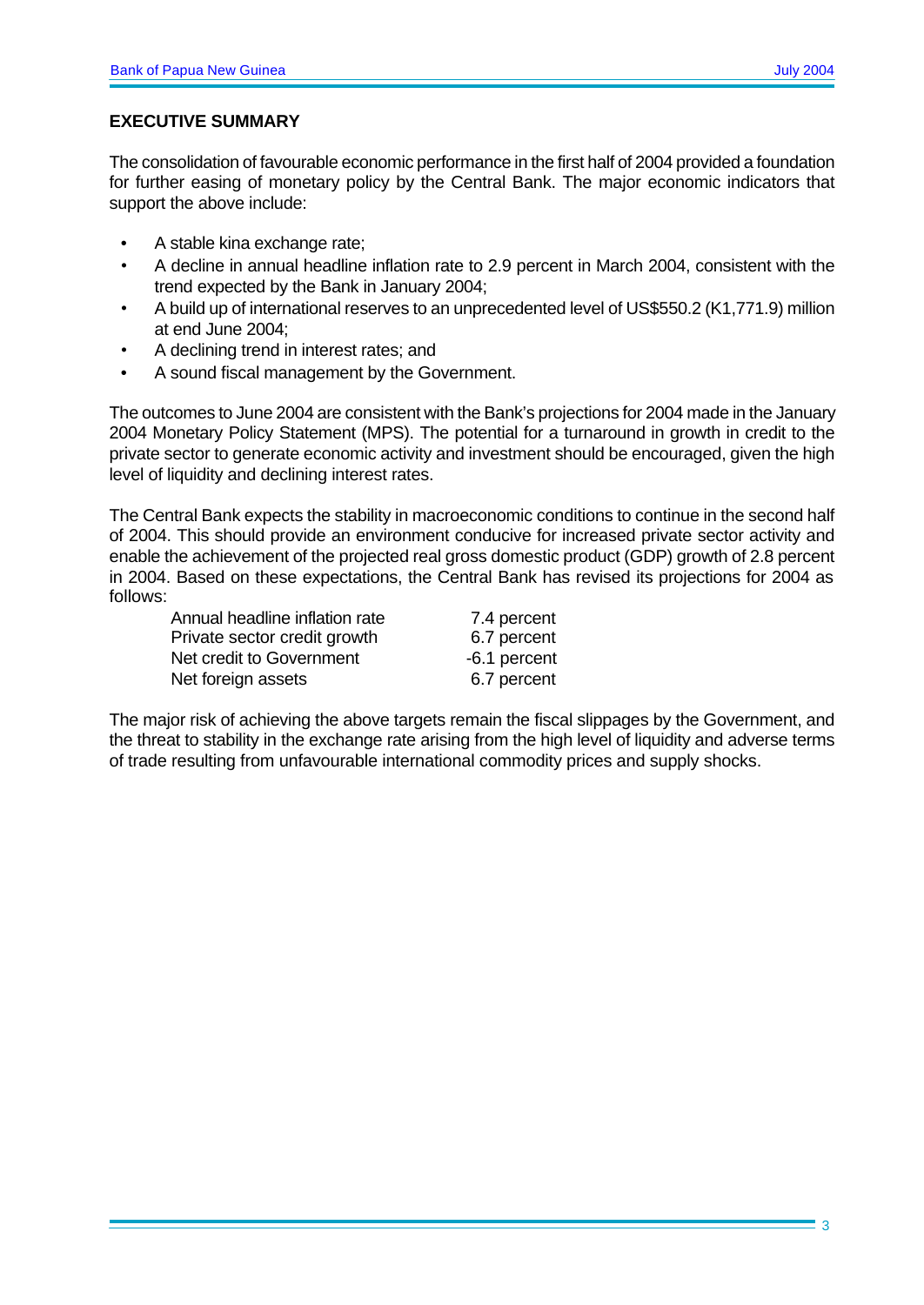## Monetary Policy Statement (MPS) July 2004

#### **INTRODUCTION**

The MPS is published pursuant to Section 11 of the Central Banking Act 2000. It represents a key requirement of the transparency and accountability of the Bank of PNG. The Policy Statement is presented in two parts. The first covers economic developments in the first half of the year and revised projections for 2004. The second sets out the rationale for the monetary policy stance for the second half of the year and the conduct of monetary policy.

#### **1. DEVELOPMENTS IN THE FIRST HALF AND REVISED PROJECTIONS FOR 2004**

In designing monetary policy, the Central Bank considers actual and projected developments in seven main areas:

- (a) The World Economy;
- (b) Domestic Economic Activity;
- (c) Balance of Payments;
- (d) Fiscal Operations of the Government;
- (e) Exchange Rate;
- (f) Inflation; and
- (g) Monetary and Financial Market Developments.

#### **(a) The World Economy**

In the April 2004 World Economic Outlook (WEO), the International Monetary Fund (IMF) forecasts real GDP growth in the world economy to be 4.6 percent in 2004, compared to 3.9 percent in 2003, with growths of 3.5 percent in the United States (US) and 3.4 percent in Japan. The other industrialised economies and the Euro area are expected to grow by 3.6 and 1.7 percent, respectively. The emerging markets in Asia are expected to grow by 7.4 percent, while developing countries as a whole are expected to grow by 6.0 percent.

Global inflation is expected to remain low, with increases of around 1.7 percent in the industrialised countries and 5.7 percent in other emerging markets and the developing countries, respectively. All major central banks maintained accommodative monetary policy stance during the first half of 2004, in order to support recovery in production following subdued levels of inflation The US dollar (USD) initially weakened against all the major currencies during the first quarter of 2004, following sharp increases in the trade and fiscal deficits. This led to capital outflows from the US, particularly to Europe, resulting in the euro appreciating above 1.25 percent against the USD. Thereafter, the dollar rebounded strongly against all the major currencies supported by strong growth and expectations that the Federal Reserve Board

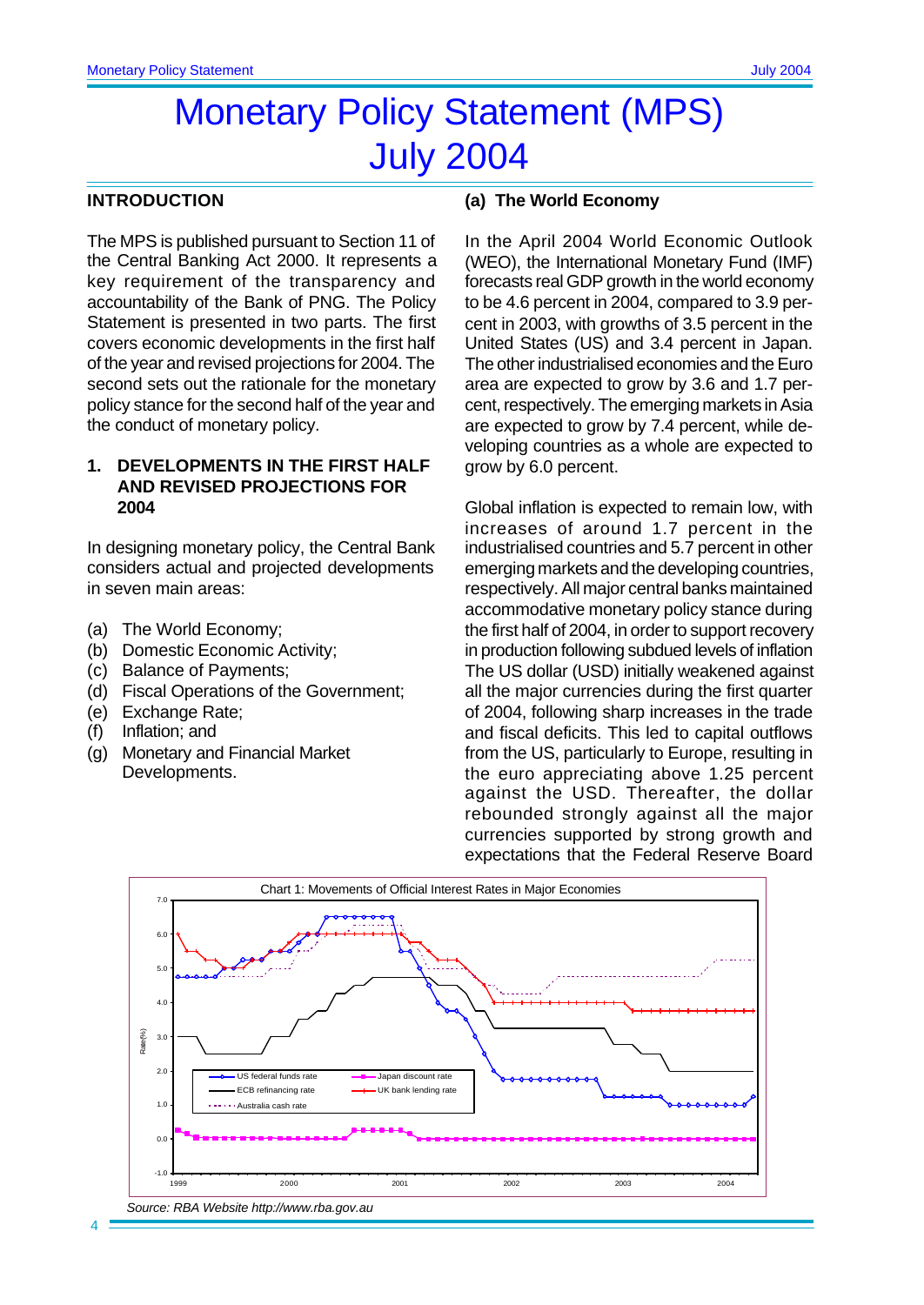would soon increase interest rates (Federal Fund rate was increased by 25 basis points to 1.25 percent at the end of June 2004).

In contrast, the Euro zone economy expanded modestly and the European Central Bank (ECB) was expected to leave interest rates unchanged. Japan also recorded strong growth but maintained low interest rates to encourage further growth in aggregate demand. Since the beginning of the year, the USD has appreciated by around 3.5 percent against the euro and yen. The Australian dollar (AUD) depreciated against the USD by 9.0 percent on the back of the slow down in the Australian economy. The decision by the Reserve Bank of Australia (RBA) to maintain its monetary policy stance in May, which was in contrast to earlier market expectations that it would raise interest rates, also contributed to the fall in the AUD (see Chart 1).

Trading in the global financial market during the first half of 2004 was influenced by a combination of factors, which included the uneven pace of expansion in the global economy, ongoing tension in the Middle East and expectations for higher short-term interest rates in the major financial markets. Ongoing tensions in the Middle East coupled with threats of further destruction to oil producing facilities in the region, prompted a sharp increase in oil prices to around US\$42 per barrel.

Stock market prices have rebounded strongly during the first half of 2004, aided by the recovery in the global economy and the prospects for improved earning performance for major corporations. In contrast, major bond markets

have weaken in response to expectations for higher short-term interest rates and the surge in oil prices, which could exert further pressure on global inflation.

## **(b) Domestic Economic Activity**

The Bank of PNG's preliminary assessment of available economic indicators supports the forecasted GDP growth of 2.8 percent for 2004 (see Chart 2). As projected in January 2004, production and export of major mineral and nonmineral commodities continue to increase in the five months to May 2004, due to higher international prices and favourable weather conditions. The Bank's survey of the private sector showed that nominal sales and employment levels were high in the first quarter of 2004, following a recovery in 2003.

The continued growth in the agriculture/forestry/ fisheries sector is expected to be influenced by higher international prices and production of most agricultural commodities. The commencement of operation at the Wewak Tuna Loining Facility and export of refined oil from the Napa Napa refinery are expected to boost production and export in the manufacturing sector. The continued financing by the international financial institutions and aid agencies of on-going major infrastructure projects, including the sealing of the Kokopo-Rabaul road and maintenance of the Highlands Highway, are expected to increase construction activity. The developments in these sectors are expected to spillover into the other sectors, such as transportation and commerce.



5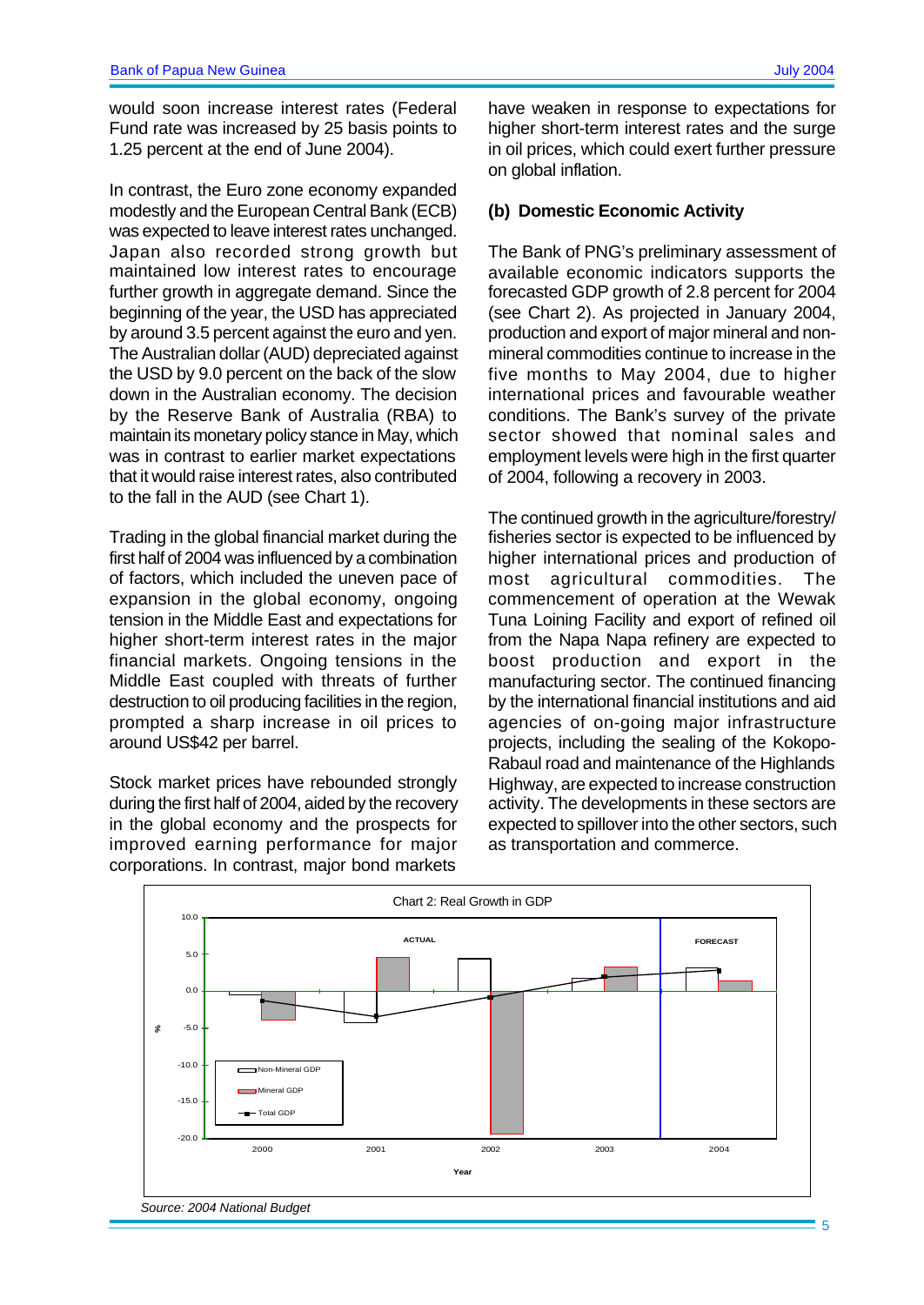During the year and over the medium term, the growth prospects will depend on some of these factors:

- Ongoing strong commitment by the Government to implement major structural reforms;
- Redirect and increase expenditure on infrastructure maintenance;
- The development of new mineral and nonmineral projects, including the commencement of the Front End Engineering Design (FEED) of the PNG-Queensland Gas Pipeline Project;
- Development and diversification of export products and markets; and
- The ability to sustain the macroeconomic stability achieved.

#### **(c) Balance of Payments**

#### **Five months to May 2004**

Preliminary balance of payments data for the five months to May 2004 showed an overall surplus of K6 million, compared to a deficit of K67 million in the corresponding period of 2003. This outcome was due to a higher surplus in the current account, reflecting lower net outflows in the services and income accounts, as a result of lower dividend payments by the mineral companies. This more than offset a deterioration in the trade account. The capital and financial accounts balance worsened as a result of higher external loan repayments by the Government combined with lower loan drawdowns this year.

The level of gross foreign exchange reserves at the end of May 2004 was US\$543.8 (K1,737.1) million, sufficient for around 5.3 months of total and 7.7 months of non-mineral import covers. As at 28 July 2004, the reserve level was US\$539.6 (K1,730.7) million. The accumulation of foreign exchange reserves reflected the high inflows of export receipts and mineral taxes paid to the Government.

#### **Revised 2004 Projections**

The latest IMF price projections indicate that the international prices of all of PNG's exports will be higher in 2004, compared to 2003, with the exception of cocoa exports. Coffee export price is projected to increase by 12.5 percent, palm oil by 12.9 percent, copra by 28.7 percent, copra oil by 28.7 percent, rubber by 12.0 percent, logs by 15.0 percent, gold by 7.1 percent, silver by 37.2 percent and copper by 8.9 percent. In 2004, the average price of crude oil is projected to be higher than the level in 2003.

In addition, the export volumes of all of PNG's major agricultural and mineral export commodities are projected to increase, compared to 2003, with the exception of copper and silver. The projected increases are mainly due to improved supply response from higher international prices, combined with some improvement in road infrastructure and access to markets. The projected increase in gold production is due to the mining of higher ore grades, while the increase in crude oil production is due to full production from the Moran Petroleum Development Licence

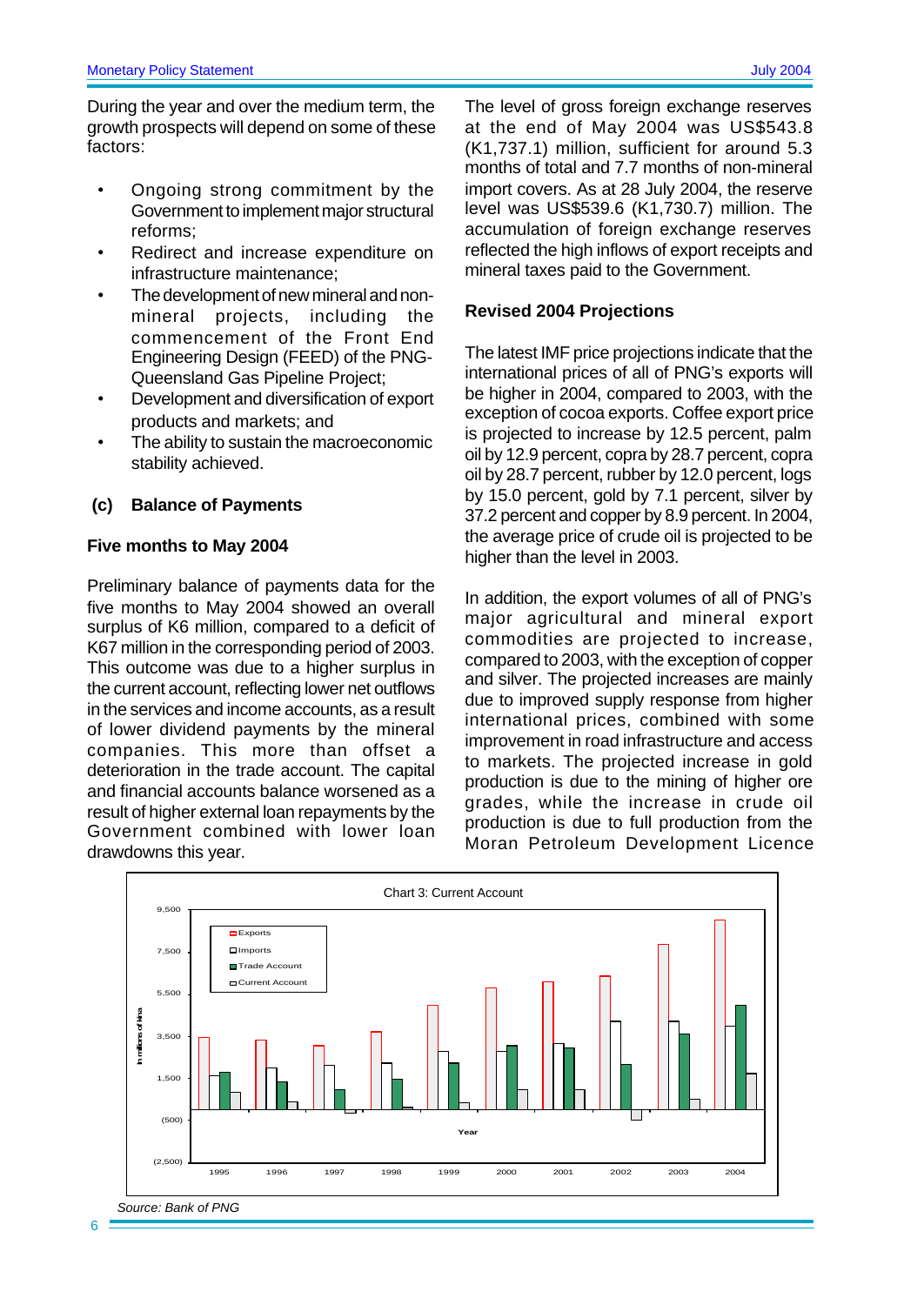(PDL5), which more than offset the natural decline in the Kutubu oil fields.

Other main assumptions underlying the revised balance of payments projections for 2004 are:

- A stable kina exchange rate;
- Additional project grants under the Enhanced Cooperation Package (ECP) from Australia are not included;
- The budgeted concessional project loans will be partially drawn down due to capacity constraints by the implementing agencies; and
- The budgeted commercial loan of around US\$50 million is not included.

Accordingly, the balance of payments for 2004 is projected to show an overall deficit of K98.3 million, compared to a revised surplus of K353.2 million in 2003. The deterioration reflects a projected deficit of K1,832.0 million in the capital and financial accounts, mainly attributed to an increase in Government loan repayments and higher balances in offshore accounts by mineral companies. This is expected to more than offset the projected surplus of K1,733.7 million in the current account (see Chart 3).

The level of gross foreign exchange reserves by end of 2004 is projected to reach US\$491.9 (K1,639.7) million, sufficient for around 4.9 months of total and 6.5 months of non-mineral import covers.

#### **(d) Fiscal Operations of the Government**

#### **Actual to May 2004**

Preliminary estimates of the fiscal operations of the National Government to May 2004 showed an overall surplus of K258.5 million, compared to a surplus of K16.2 million in the corresponding period of 2003, and represents 2.0 percent of nominal GDP. The surplus was due to higher revenue combined with lower expenditure (see Table 1).

Total revenue, including grants during the five months to May 2004 was K1,435.4 million, 17.6 percent higher than the receipts collected in the corresponding period of 2003, and represents 37.4 percent of the budgeted revenue. The increase was attributed to higher collections from personal, corporate and mineral taxes.

Total expenditure over the five months to May 2004 was K1,176.0 million, 2.3 percent lower than in the corresponding period in 2003, and represents 29.2 percent of the budgeted expenditure for 2004. The decrease was due to lower interest payments, continued tight expenditure control by the Government and slow implementation of the development budget.

The budget surplus resulted in net overseas and domestic loan repayments of K161.8 million and K61.6 million, respectively. The domestic loan repayment mainly reflected lower Treasury bills holding by the Central Bank, which were sold to non-banks.

| Table 1: Fiscal Operations of the National Government |          |               |                     |          |          |
|-------------------------------------------------------|----------|---------------|---------------------|----------|----------|
|                                                       | 2003     | 2004          | 2004<br>Adjusted    | 2003     | 2004     |
|                                                       |          | <b>Budget</b> | Budget <sup>2</sup> | Jan-May  | Jan-May  |
| <b>Total Revenue &amp; Grants</b>                     | 3,610.2  | 3,837.1       | 3,837.0             | 1,220.2  | 1,435.4  |
| <b>Total Expenditure</b>                              | 3,734.3  | 4,032.6       | 4.032.6             | 1.204.0  | 1,176.0  |
| Surplus/Deficit                                       | $-124.1$ | $-195.5$      | $-195.6$            | 16.2     | 258.5    |
| % of GDP                                              | $-1.1$   | $-1.5$        | $-1.5$              | O.1      | 2.0      |
| <b>FINANCING</b>                                      |          |               |                     |          |          |
| <b>Net External</b>                                   | $-307.0$ | $-70.3$       | $-411.4$            | $-120.8$ | $-196.9$ |
| Concessional                                          | $-136.5$ | $-60.9$       | $-202.4$            | $-143.6$ | $-96.9$  |
| Commercial                                            | 11.3     | 176.3         | $-37.5$             | 22.8     | $-19.8$  |
| Exraordinary                                          | $-181.8$ | $-185.7$      | $-171.5$            | 0.0      | $-80.2$  |
| <b>Net Domestic</b>                                   | 431.1    | 265.8         | 607.1               | 104.6    | $-61.6$  |
| Bank of PNG                                           | $-378.6$ | 0.0           | $-205.7$            | $-32.0$  | $-207.9$ |
| <b>Commercial Banks</b>                               | 295.9    | 0.0           | 133.6               | 43.6     | 5.6      |
| Non-Bank System                                       | 565.5    | 0.0           | 447.1               | 310.5    | 215.2    |
| Other Domestic Sources                                | $-51.7$  | 265.8         | 232.1               | 0.0      | 0.0      |
| Asset sales                                           | 40.0     | 0.0           | 0.0                 | 0.0      |          |
| Other                                                 | $-91.7$  | 265.8         | 232.1               |          |          |
| Total                                                 | 124.1    | 195.5         | 195.6               | $-16.2$  | $-258.5$ |

*Source: 2004 National Budget and Bank of PNG*

2 The Adjusted 2004 Budget reflects Bank of PNG's adjustment on financing.

7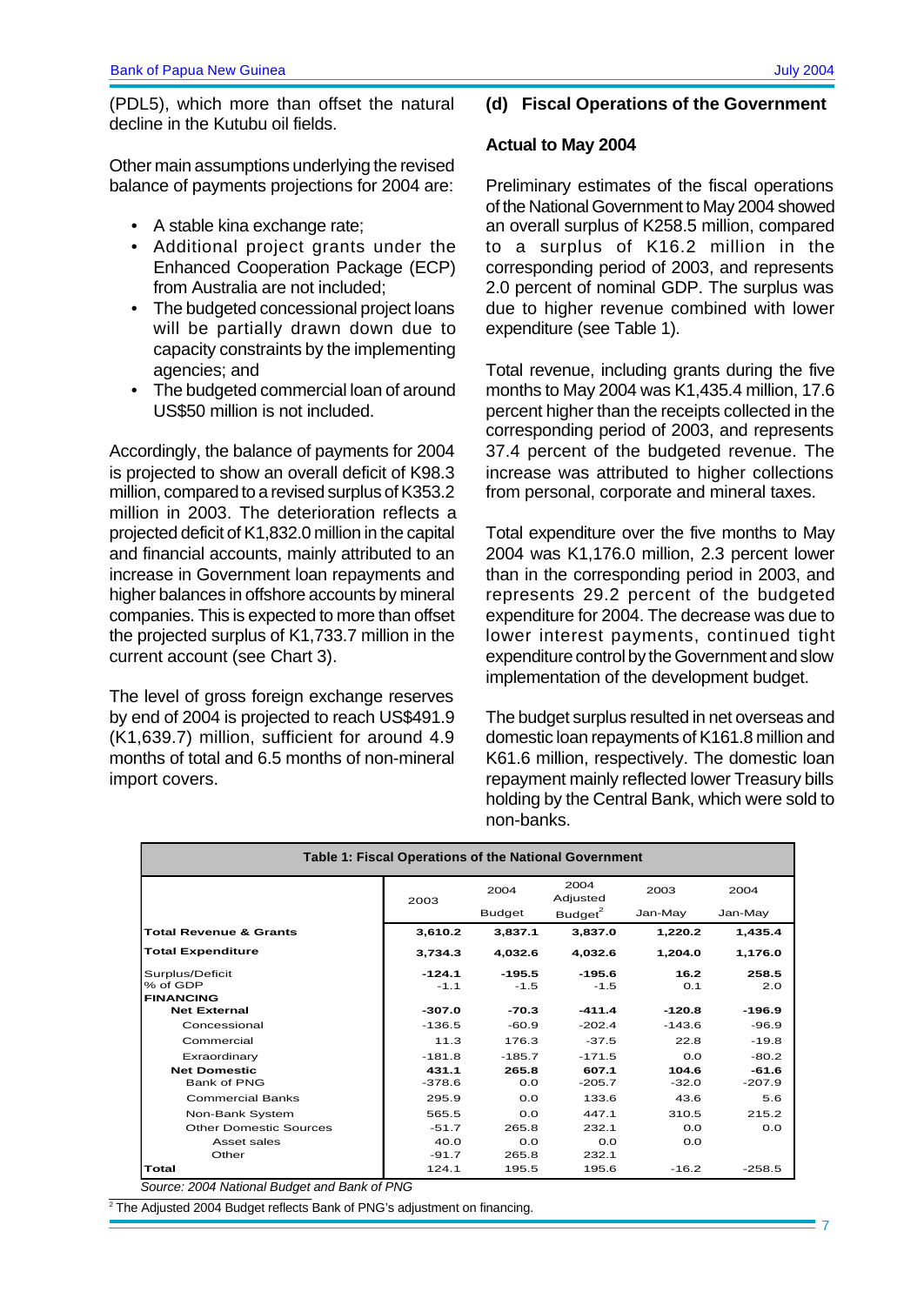Consistent with the Government's debt management policy, the favourable cashflow enabled it to retire some Treasury bills and successfully issued K100.0 million in long-term Inscribed stocks. It is anticipated that an additional K100.0 million will be issued in the second half of 2004. The declining interest rates and debt restructure should have a positive impact on the Government's cashflow for 2004.

In the Adjusted 2004 Budget scenario, it is assumed:

- No commercial loan of around US\$50.0 (K166.7) million and only US\$16.0 (K53.3) million in concessional loan would materialise. As a result, there will be a corresponding increase in domestic financing to K607.1 million;
- There will be a depletion of the Bank of PNG's stock of Treasury bills resulting in a net repayment of K205.7 million, while commercial banks will have positive financing of K133.6 million; and
- The Government will issue Inscribed stocks to fund the shortfall in drawdown of external loans and maintain the budget deficit at 1.5 percent of GDP. New issues are expected to be taken up mainly by non-bank entities.

#### **(e) Exchange Rate**

The kina appreciated by 3.5 percent between December 2003 and May 2004. Against the Australian dollar, the kina appreciated by 9.2 percent to A\$0.4433 during the same period (see Chart 4). The appreciation mainly reflected the weakening Australian dollar against the US dollar. As at 28 July 2004, the exchange rate was US\$0.3110.

The appreciation of the kina exchange rate was due to the following factors:

- Positive supply response to the higher international prices of non-mineral exports, which resulted in sustained inflow of foreign exchange;
- Continued low domestic demand;
- The maintenance of positive real interest rates on Treasury bills, which encouraged investors to hold kina denominated assets on-shore; and
- Sound fiscal management by the Government.

The real effective exchange rate (REER) appreciated in the first half of the year, mainly attributed to the fall in domestic inflation and the appreciation of the kina exchange rate against the currencies of PNG's major trading partners.



*Source: Bank of PNG*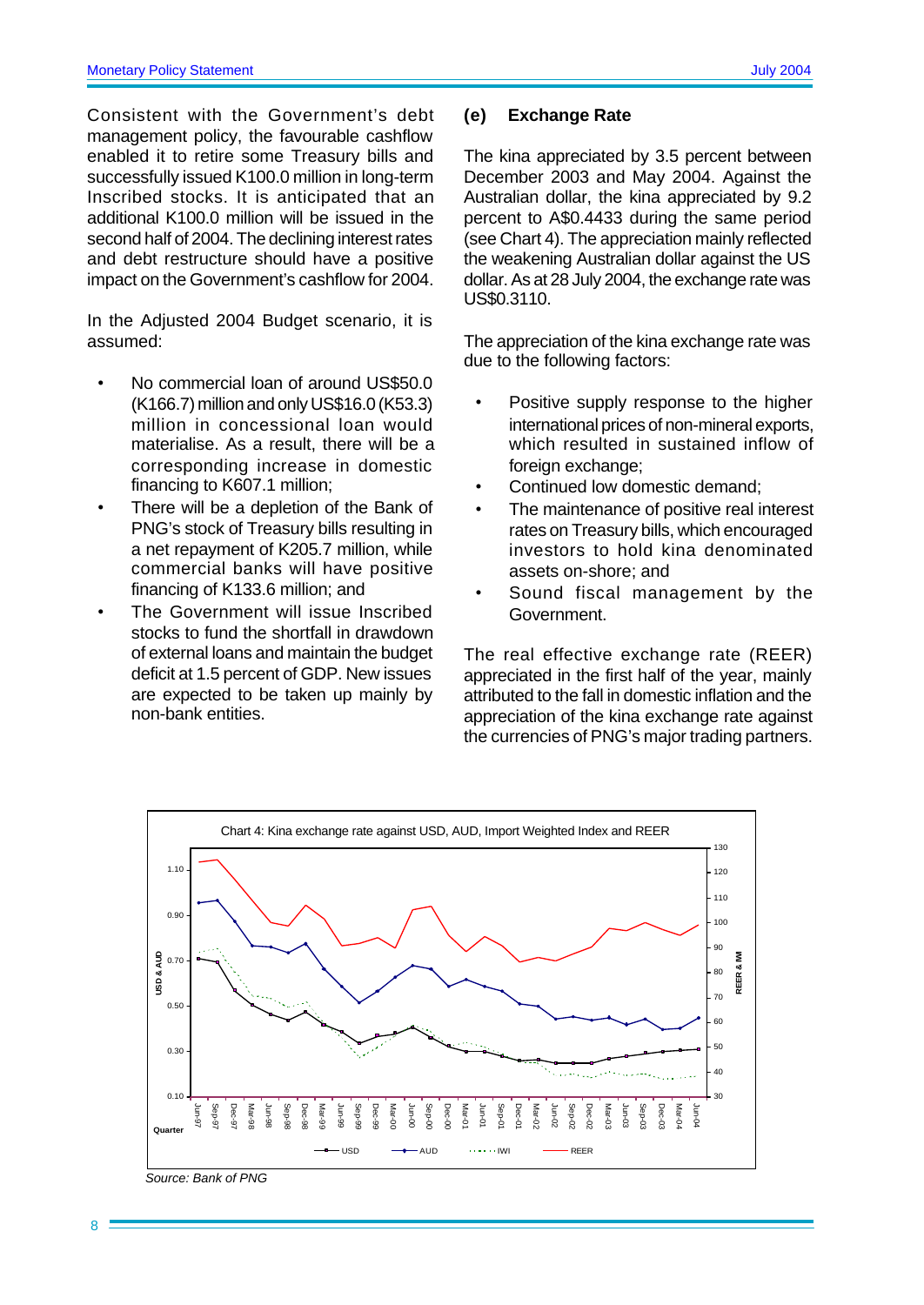## **(f) Inflation**

## **Actual to March 2004**

Inflation continued its downward trend in the first quarter of 2004. The annual headline inflation rate to March 2004 was 2.9 percent, compared to a peak of 20.7 percent in March 2003. The exclusion-based and trimmed-mean inflation rates were 5.3 and 1.6 percent respectively, to March 2004. The annual headline inflation rate to March 2004 is the lowest increase since March 1997. The declining inflation trend is clearly evident in Chart 5, which shows all measures of inflation falling since June 2003.

The lower headline inflation outcome for the March quarter of 2004 was the result of a stable exchange rate, which more than offset the effect of the 2.0 percent import levy introduced in the 2004 National Budget and price increases for fuel products and electricity charges in the first quarter of 2004.

## **Revised 2004 Projections**

The annual headline inflation forecast for 2004 has been revised downwards to 7.4 percent from the projection made in the January 2004 MPS of 8.2 percent. The exclusion-based and trimmed-mean inflation rates have also been revised downwards for 2004 (see Table 2).

The revisions for 2004 are based on the following assumptions:

| Table 2: Consumer Price Indices (annual % changes) |        |                           |      |      |                 |     |
|----------------------------------------------------|--------|---------------------------|------|------|-----------------|-----|
|                                                    | ACTUAL |                           |      |      | <b>FORECAST</b> |     |
| 2002<br><b>Inflation Measures</b><br>2001          | 2003   | 12 months                 | 2004 | 2004 |                 |     |
|                                                    |        | to Mar 04 Jan MPS Jul MPS |      |      |                 |     |
| Headline                                           | 10.3   | 14.8                      | 8.4  | 2.9  | 8.2             | 7.4 |
| <b>Underlying</b>                                  |        |                           |      |      |                 |     |
| <b>CPI Exclusion-based</b>                         | 8.2    | 17.3                      | 10.0 | 5.3  | 4.0             | 3.7 |
| CPI Trimmed-mean                                   | 8.0    | 15.6                      | 6.7  | 1.6  | 3.3             | 2.5 |

*Source: NSO and Bank of PNG*

Г

- Continued stability of the kina against the US and Australian dollars;
- Any impact of price pressure on inflation arising from high crude oil prices will be offset by the stability in the exchange rate;
- Favourable balance of payments outcome due to sustained high prices and production of PNG's major export commodities, which is expected to offset any pickup in import demand; and
- Continued sound fiscal management by the Government consistent with the parameters of the 2004 Budget.

## **(g) Monetary and Financial Market Developments**

The Central Bank gradually eased monetary policy during the first half of 2004, reducing the Kina Facility Rate (KFR) by 4.0 percentage points from 14.0 percent in December 2003 to



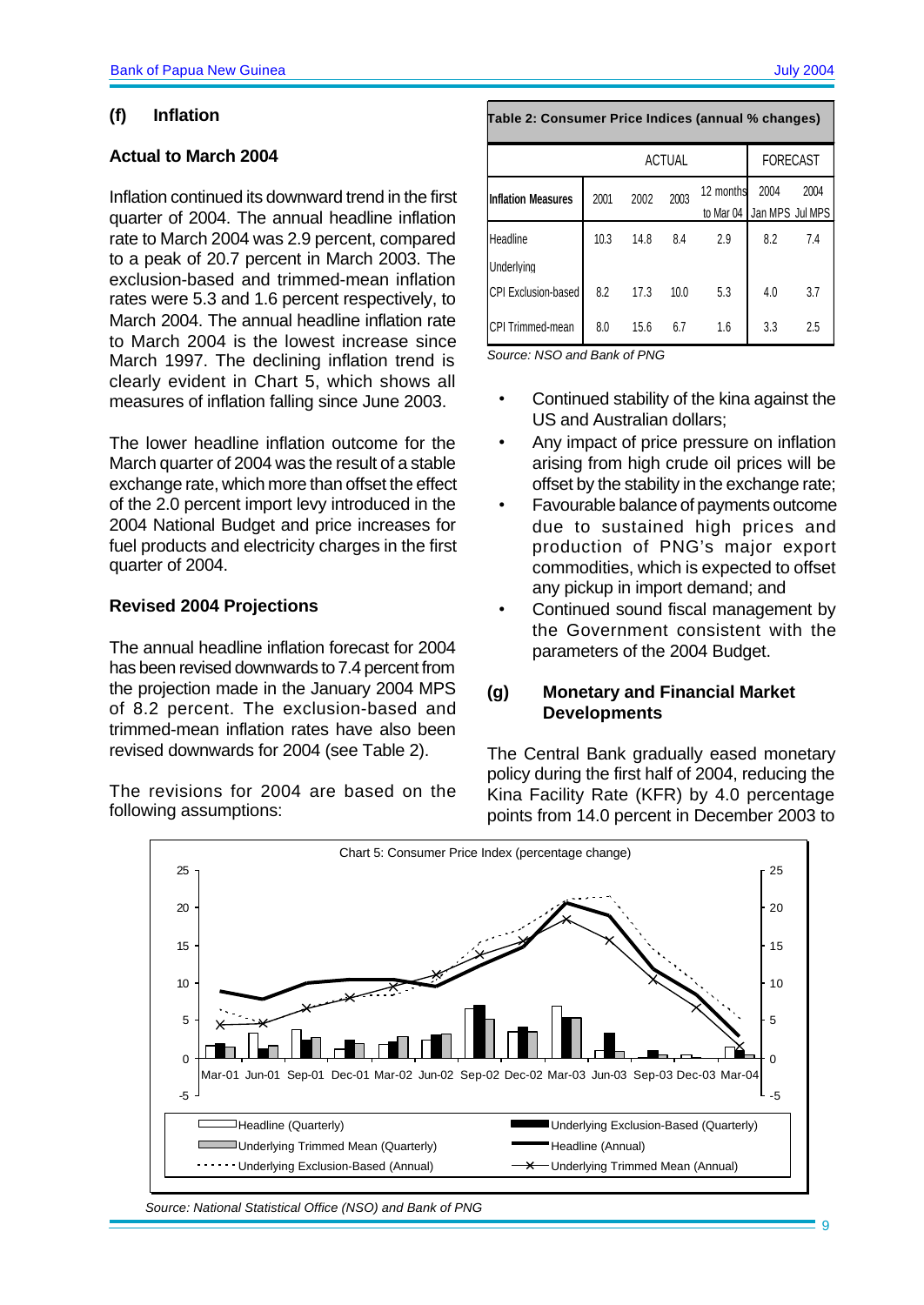

*Source: Bank of PNG*

10.0 percent in May 2004, and remained unchanged in June and July (see Chart 6). The easing stance was considered necessary in complementing the macroeconomic stability achieved in 2003, as indicated by:

- The progressive decline in the annual headline inflation in the March quarter of 2004;
- A stable kina exchange rate;
- Sound fiscal management by the Government resulting in a surplus for the first five (5) months of 2004;
- The accumulation of foreign exchange reserves by the Bank of PNG; and
- The continued decline in lending to the private sector by the commercial banks.

Consistent with the easing stance of monetary policy by the Central Bank, interest rates on Treasury bills declined across all maturities, with the 28-day rate falling from 16.13 percent in December 2003 to 6.55 percent as at 29 July 2004. All the commercial banks reduced their Indicator Lending Rates (ILR) to a spread of 12.25 to 13.25 percent by end June 2004. The weighted average lending rate on total loans declined from 13.52 percent in December 2003 to 13.28 percent in June 2004, while the weighted average rate on total deposits declined from 2.95 to 1.51 percent in the same period. In spite of the decline in interest rates, the spread between the weighted average lending and deposit rates remained wide (see Chart 7).

In order to encourage investors in holding kina denominated assets, the Central Bank maintained real interest rates at positive levels.

Total liquidity of the banking system increased by 4.4 percent in the first six months of 2004, as a result of sustained foreign exchange inflows and Central Bank intervention in the foreign exchange market. The Bank sterilised the excess liquidity by utilising its open market

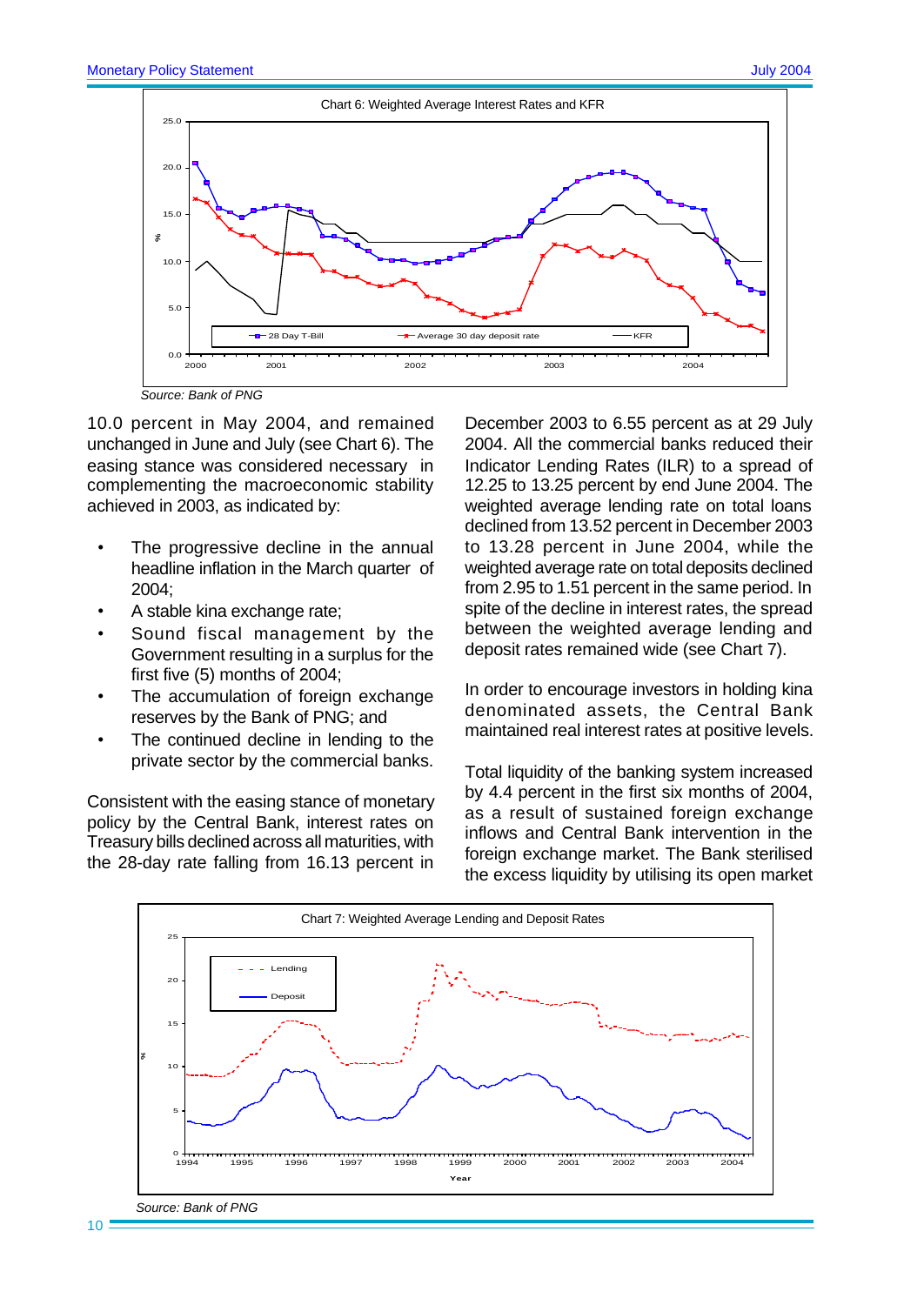#### **BOX 1: HIGH LIQUIDITY LEVELS AND ITS IMPACT ON PRICE STABILITY**

In addition to the easing stance of monetary policy since June 2003, the favourable inflow of foreign exchange and the continued decline in lending, the level of total liquidity in the banking system has increased significantly. While this has translated into declines in lending rates, demand for loans continued to be depressed. A significant amount of these liquid assets totaling 44.0 percent is held by commercial banks in Treasury bills, while the nonbanks account for 56.0 percent of the total Treasury bills issued by the Government.

The high level of liquidity in the banking system has the potential to give rise to price instability:

Exert downward pressure on the exchange

instruments, mainly Treasury bills and Repurchase Agreement Facility (RAF). The Tap Facility was closed on 14 May 2004, with the maturing volumes shifted to the auction to increase the amount on offer and smoothen the decline in interest rates.

There were no changes made to both the Cash Reserve Requirement (CRR) and the Minimum Liquid Asset Ratio (MLAR), which were maintained at 3.0 and 25.0 percent, respectively.

The level of broad money supply (M3\*) grew by 5.4 percent between December 2003 and June 2004, mainly reflecting an increase in net foreign assets, which more than offset a decline in net credit to the Government (see Chart 8). Reserve money declined by 5.4 percent over the six months to June 2004, as a result of contraction in commercial bank deposits at the Central Bank and currency in circulation.

Despite the high liquidity levels, lending to the private sector continued to remain depressed over the first half of 2004 due to:

- Crowding out of the private sector by the Government;
- Lack of demand for credit by the private sector; and
- Lack of major development projects.

rate;

- Low real interest rates may give rise to capital outflow from PNG as there exists other competing foreign currency denominated assets, such as in equity markets, and threaten macroeconomic stability; and
- The Central Bank is concerned that the nonbank public, which holds over 56 per cent of Treasury bills, may increase consumption as the interest rates decline to negative levels.

The Central Bank is fully aware of these risks to macroeconomic stability and will closely monitor and counteract any adverse developments that may threaten the objective of maintaining price stability.

## **2. MONETARY POLICY**

#### **Monetary Policy Stance**

The improvement in price stability achieved during 2003 consolidated over the first half of 2004 and enabled the Central Bank to ease monetary policy. Whilst the Central Bank adopted a generally easing stance of monetary policy, several factors prompted the Bank to take a cautious approach in the latter part of the first half of 2004. These factors include:

- The appreciation of the kina exchange rate;
- The higher prices of crude oil;
- The decline in real interest rates on Treasury bills; and
- The high liquidity overhang from 2003.

Over the second half of the year, the Central Bank will continue to pursue a cautious stance by closely monitoring these risks and take appropriate measures to mitigate their impact on price stability (see Box 1). Any major change to the monetary policy stance in the second half of 2004 will depend on the following factors:

- The inflation outcomes for the June and September quarters of 2004;
- The stability in the exchange rate in view of the high level of liquidity in the banking system, sustained favourable terms of trade, the continued sound fiscal management by the Government, demand for imports and the maintenance of sufficient positive real interest rates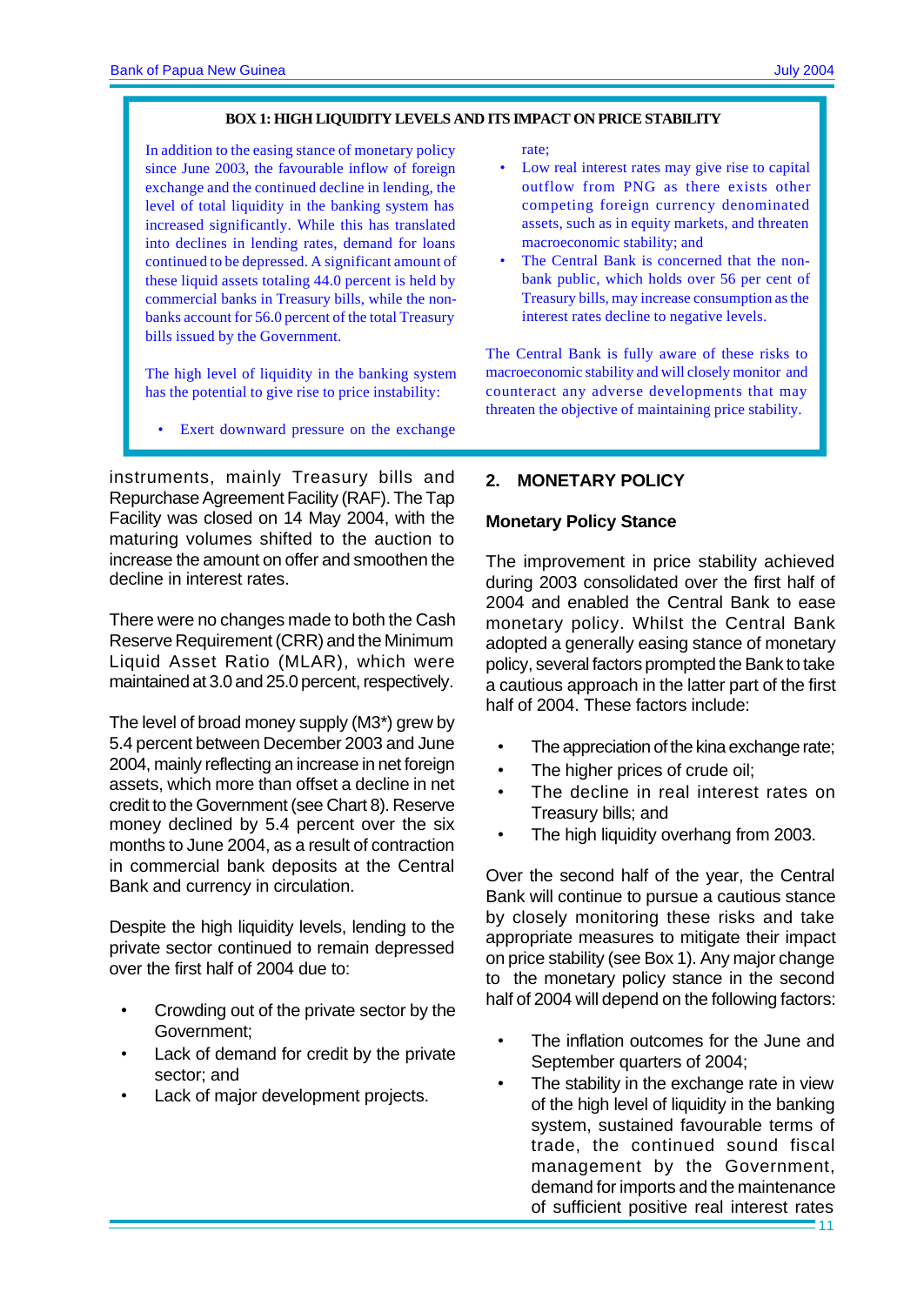

above those in PNG's major trading partners; and

• Timely drawdown of external loans by the Government.

Under these conditions, monetary and credit aggregates are expected to grow at moderate rates (see Table 3). The Central Bank expects to constrain growth in reserve and broad money to 0.2 percent and 7.9 percent, respectively, which are sufficient to support private sector activity. The Bank considers that there is excess reserve money available in the banking system and therefore will constrain any further growth in 2004. Given the decline in net credit to the Government and high free liquidity reserves in the banking system, private sector credit is projected to grow by 6.7 percent. However, this growth rate may not be attained if the Government continues to crowd out private sector investment, combined with the lack of new major projects. The level of net foreign assets is expected to increase by 6.7 percent, due to a decrease in foreign liabilities of the

| Table 3: Annual percentage changes in Monetary and<br><b>Credit Aggregates</b> |        |         |               |         |         |
|--------------------------------------------------------------------------------|--------|---------|---------------|---------|---------|
|                                                                                |        |         | <b>Jun-04</b> |         |         |
|                                                                                | 2002   | 2003    | Prelim        | Jan MPS | Jul MPS |
|                                                                                |        |         | Outcome       | 2004    | 2004    |
| <b>Broad Money Supply</b>                                                      | 9.7    | 1.0     | 11.3          | 9.1     | 7.9     |
| Reserve Money                                                                  | 17.3   | 13.7    | 12.4          | 8.9     | 0.2     |
| Private Sector Credit                                                          | $-4.6$ | $-2.8$  | 2.9           | 9.0     | 6.7     |
| Net Credit to Government                                                       | 82.0   | $-10.4$ | $-5.0$        | $-6.5$  | $-6.1$  |
| Net Foreign Assets<br>Source: Bank of PNG                                      | $-0.9$ | 5.8     | 60.8          | 27.7    | 6.7     |

Central Bank and net purchase of foreign exchange by the Bank.

It is imperative that the Government continues with the positive contributions it made towards the achievement of price stability, by adhering to the parameters of the 2004 Budget. The macroeconomic stability achieved to date rests in part with the Government's commitment towards achieving the Budget objectives and its medium-term development strategy (MTDS). If recurrent expenditure continues to be constrained, the savings need to be diverted to development expenditure because of its potential to facilitate private sector activity and sustain macroeconomic growth over the medium-term.

#### **Conduct of Monetary Policy**

The KFR will remain as the instrument for signaling the Central Bank's stance for monetary policy, with an announcement of the KFR each month by the Governor. The transmission of monetary policy will continue to be reinforced within the reserve money framework. The excess level of liquid assets in relation to statutory requirements, which has averaged 23 percent over the first half of the year, is an indicator of the banking system's capacity to finance new lending.

To enhance the transmission mechanism of monetary policy, the RAF will be retained for daily and weekly liquidity management. Transactions under the RAF will continue to be unsecured. Treasury bills remain the main instrument for liquidity management.